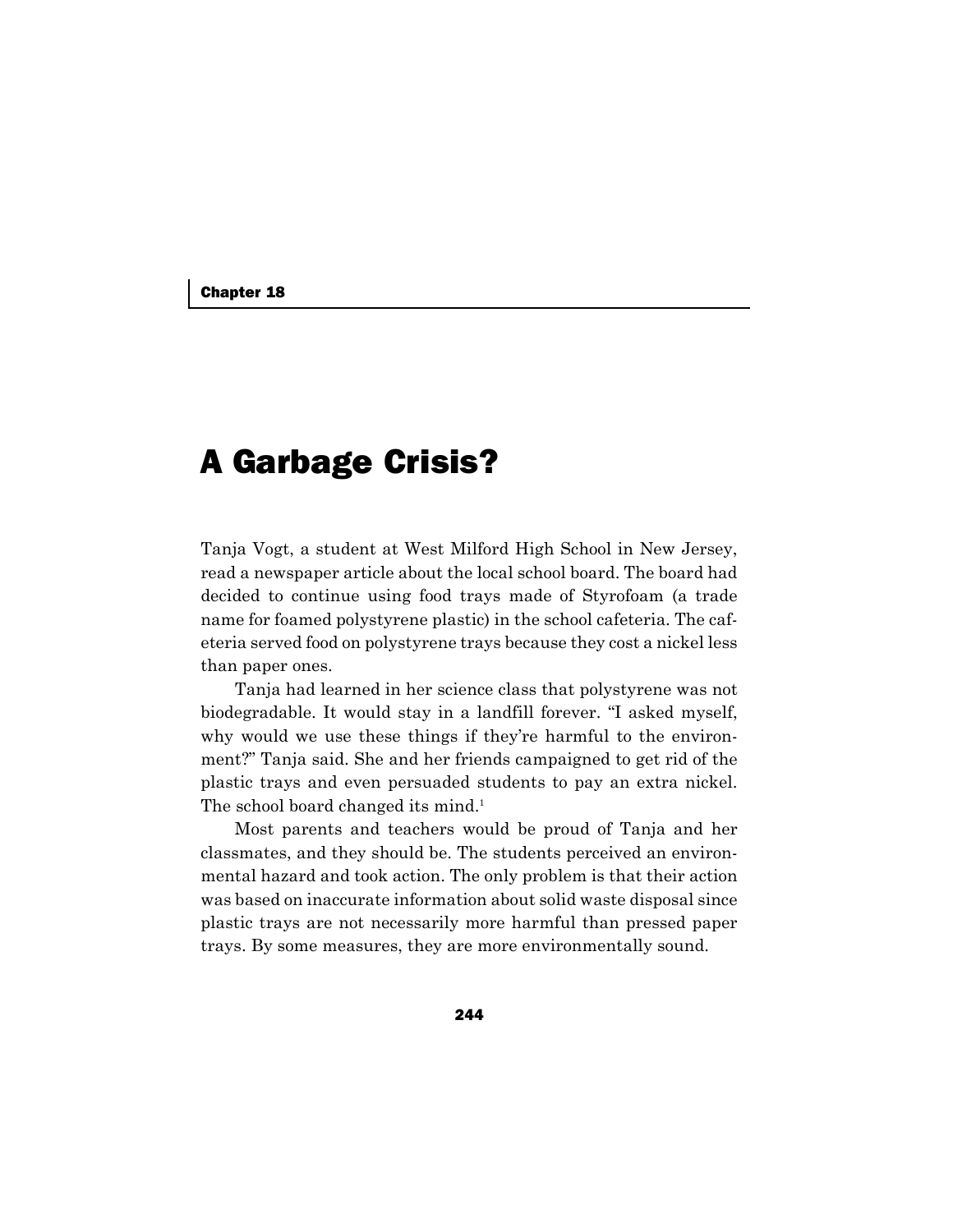## Too Much Garbage

Our children are taught that North America faces a garbage crisis. They learn that our wasteful life-styles produce too much garbage, that each Canadian produces more garbage than anyone else in the world, more even than Americans, and that there is no place to bury it.

- "On average, about one-third of the garbage you produce is packaging. If every North American family could avoid packaging completely, there would be nearly 10 million fewer garbage cans full of garbage each year in dumps." This suggested by the children's book*, Earthcycles and Ecosystems*. 2
- Several textbooks tell the story of the Mobro garbage barge that left New York City in 1988 looking for a place to dump its cargo of three thousand tons of garbage. Rejected by states all along the East Coast, the barge cruised to Mexico, Belize, and the Bahamas seeking a place for its garbage. The wandering barge appeared night after night on the news and became a focus for the garbage debate in the United States. But, in the end, it returned to New York and was allowed to deposit its cargo, which was incinerated in Brooklyn.3 As it is generally told, however, the story conveys the idea that space for garbage is scarce and getting scarcer.
- ♦ The text *Science Directions 9* points to "the steadily increasing volume of solid waste that must be disposed of. Landfill sites quickly become filled. It is increasingly difficult for local governments to find new sites for solid waste disposal because many people do not want these sites near their community."4

Students are also taught that products that "biodegrade" or decompose are environmentally preferable to those that don't.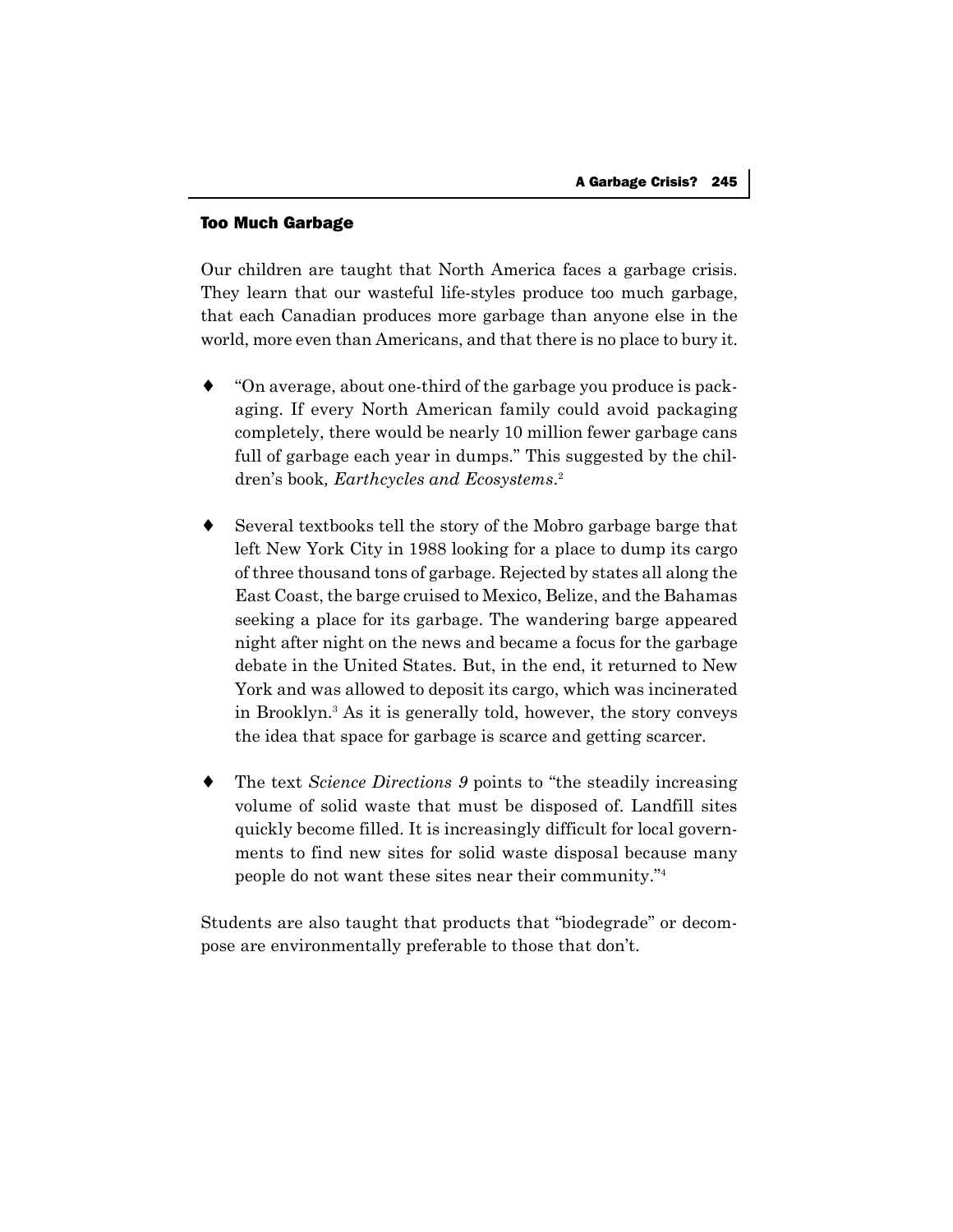- Biodegradable wastes "can be broken down and changed," says the text *Journeys in Science*. It goes on to say: "Plastic does not break down in the Earth. Therefore, plastic objects add to the problem of land pollution." <sup>5</sup>
- ♦ Environment BC's *Green Team* told a grade seven class in Vancouver, British Columbia: "To make plastic, they take oil, from deep down in the ground, they mix it with six to ten of the deadliest chemicals known to human beings, they mix it to make plastic."6
- Science Directions 8 discusses the choice between "disposable diapers," which "may take 300 years to decompose," and cloth diapers, which "can be reused after washing, and decompose relatively easily."7

## Where Does It Go?

The truth is that there is no garbage crisis. And plastic isn't really Public Enemy Number 1.

Municipal solid waste is the term used for waste produced by households. Modern societies like our own produce more waste than traditional societies, but throughout history all societies have had to deal with garbage. Some amount of waste is a natural by-product of living. The best we can do is figure out how to manage it with minimal harm to ourselves and the environment.

There are four principal approaches to disposing of solid waste: reducing the amount of waste, recycling or composting, incinerating, and putting it in landfills. Although textbooks discuss all of these, most children's textbooks emphasize landfills, the major repositories of solid waste.

A landfill is a place where garbage is deposited and then covered up. There are two kinds of landfills for municipal garbage.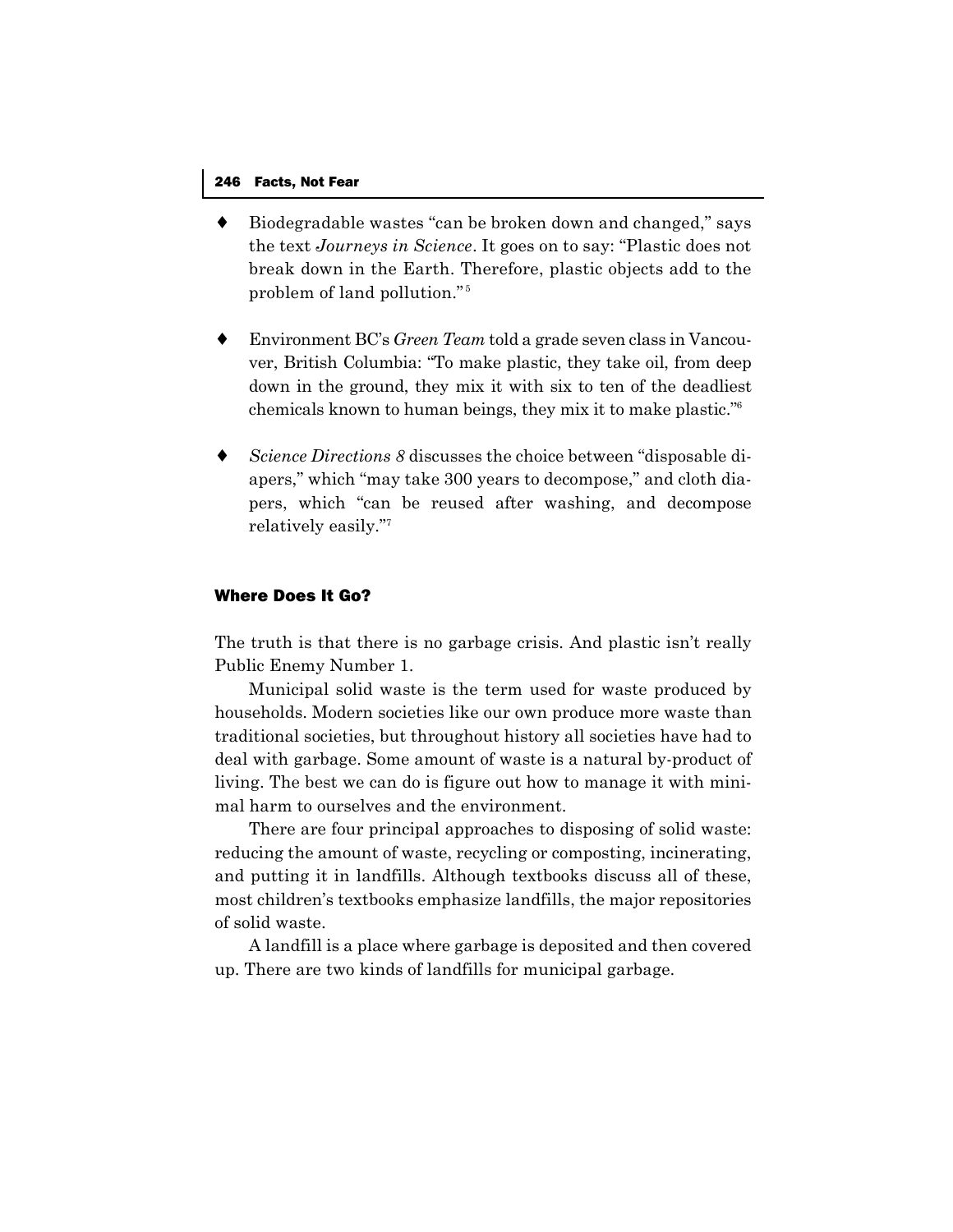- Older landfills are essentially holes in the ground where garbage is placed and then covered with dirt. (Some are located in clay soils, because clay reduces leakage.)
- Newer landfills are also holes in the ground, but the hole is lined with plastic to prevent chemicals from leaking into groundwater, methane gas is vented, fluids are caught and purified, and garbage is covered daily with dirt.<sup>8</sup> Modern landfills are a big improvement over most earlier models.

Most people don't really know much about landfills. But Dr. William Rathje does. He's an archaeologist at the University of Arizona who studies modern civilization the same way that archaeologists study ancient ones—by digging up waste sites. (He cheerily calls himself a "garbologist.") Rathje has learned a lot of things. Some of these are surprises. For example, in his "digs" in the 1980s he learned that:

- Fast-food packaging of all kinds makes up less than 1 percent of the materials in landfills, whether measured by weight or volume.<sup>9</sup>
- Expanded polystyrene foam (Styrofoam) represents no more than 1 percent of the volume of garbage.<sup>10</sup>
- Disposable diapers represent only 1.4 percent of the volume.<sup>11</sup>
- ♦ All plastic products account for less than 16 percent of landfill space, and this percentage hasn't gone up over the past 20 years.<sup>12</sup>
- Paper takes up well over 40 percent of landfill space. Newspapers alone average about 13 percent.13
- Rathje has found in his digging more than two thousand readable newspapers, some of them from as far back as 1952.14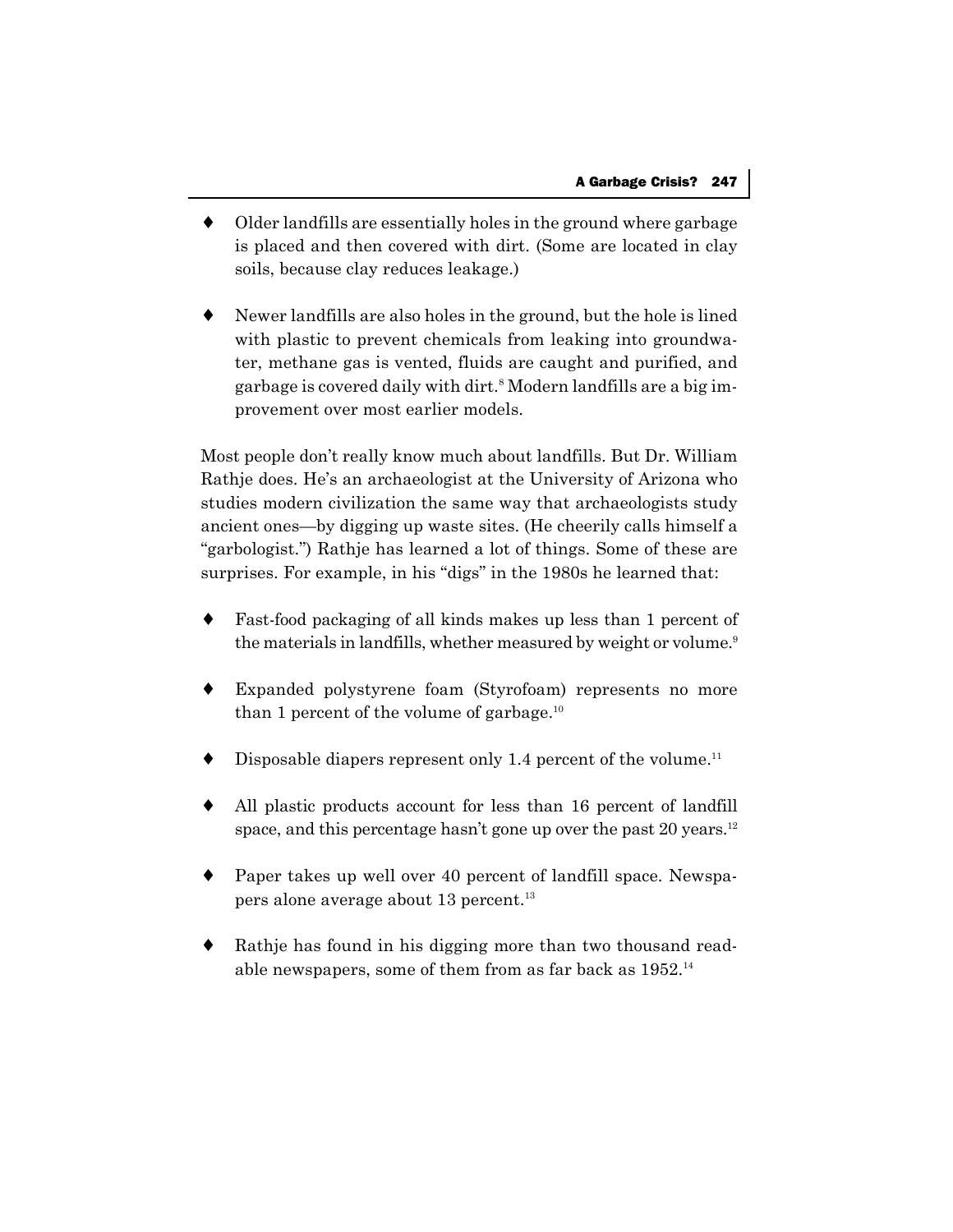### A Landfill Crisis?

While there is no "garbage crisis," in some places there is a shortage of landfills. New ones must be continually developed since most only last for about ten years. (Newer landfills tend to be much larger than older ones.)

The problem isn't space. Clark Wiseman of Gonzaga University points out that all the garbage produced by the United States for the next one thousand years could fit in a landfill forty-four miles (70.81 kilometres) square by 120 feet (36.57 metres) deep. That's right. One thousand years!15 This is only one-tenth of 1 percent of all the land area of the continental United States. And since Canada has onetenth of the population of the United States, and a larger land mass, the problem of space is even less of an issue.

Rather, the problem is simply that people are not eager to have a landfill next door. The reason has more to do with the possible effect on property values than on risk to health. Landfills are no longer built in areas where the water table is shallow or the soil is permeable and thus the chemicals can leak out.

Even the old landfills rarely pose much risk. Once they have been shut down, they needn't remain wastelands. Consider Everett Crowley Park. It is a park in South Vancouver built on an old landfill near the Fraser River. Citizens who were concerned about their neighbourhood reclaimed the old dump, closed in 1967. The turned it into a scenic area where people go to picnic, walk, and enjoy the wildlife. The nature lovers who enjoy watching the coyotes hunt rabbits in the underbrush see no evidence of the park's former use.<sup>16</sup>

And some citizens and towns are willing to put up with having a landfill nearby—for a price. Private landfill operators can produce a package of incentives that benefit cities and individuals.

In 1991, the provincial government refused to allow the City of Toronto to sell its garbage to the community of Kirkland Lake, where it would have been safely dumped in an open-pit mine.<sup>17</sup> But the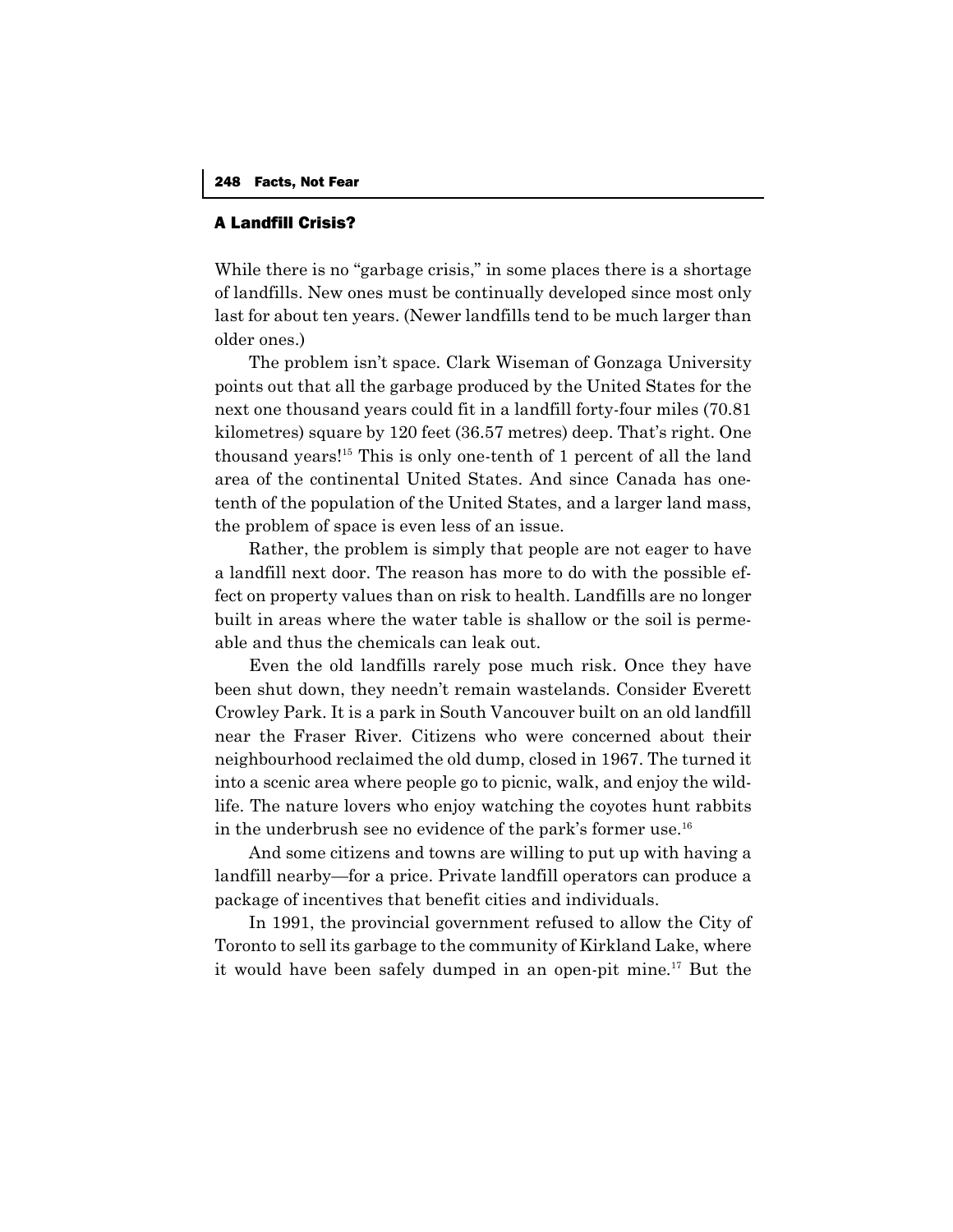government of Charles City County, Virginia, allowed a regional landfill to be built in return for \$1.1 million per year. This fee allowed property taxes to be cut by 20 percent. Local residents were willing to allow a landfill in the area in exchange for lower property taxes.<sup>18</sup>

In fact, in 1995 the *Wall Street Journal* concluded that the supposed landfill crisis is a myth. "New capacity, it turns out, hasn't been hard to come by because expanding old dumps isn't terribly difficult," wrote reporter Jeff Bailey. Siting new ones isn't impossible, either. Conclusions such as this, however, have not deterred the Canadian Council of Ministers of the Environment from their 1988 goal of reducing the disposal of solid wastes in this country by 50 percent by the year  $2000.^{19}$ 

# Public Enemy No. 1?

As William Rathje discovered, *neither* plastic *nor* paper is likely to "biodegrade", that is, break apart into its original "natural" components—in a typical landfill. The inertness of plastic is actually an advantage, since it won't produce chemicals that can leak out. And when environmental impacts other than landfill space are considered, plastic may have some other advantages.

- ♦ A study published in *Science* magazine compared the manufacture of paper and polystyrene cups. Martin Hocking concluded that producing paper cups required more chemicals, more steam, more electricity, and more cooling water, and produced more air pollution and wastewater.
- Another study, this one by Franklin Associates, found that plastic bags can be produced for 20 to 40 percent less energy than paper bags, and produce less air and water pollution than do paper bags.<sup>20</sup>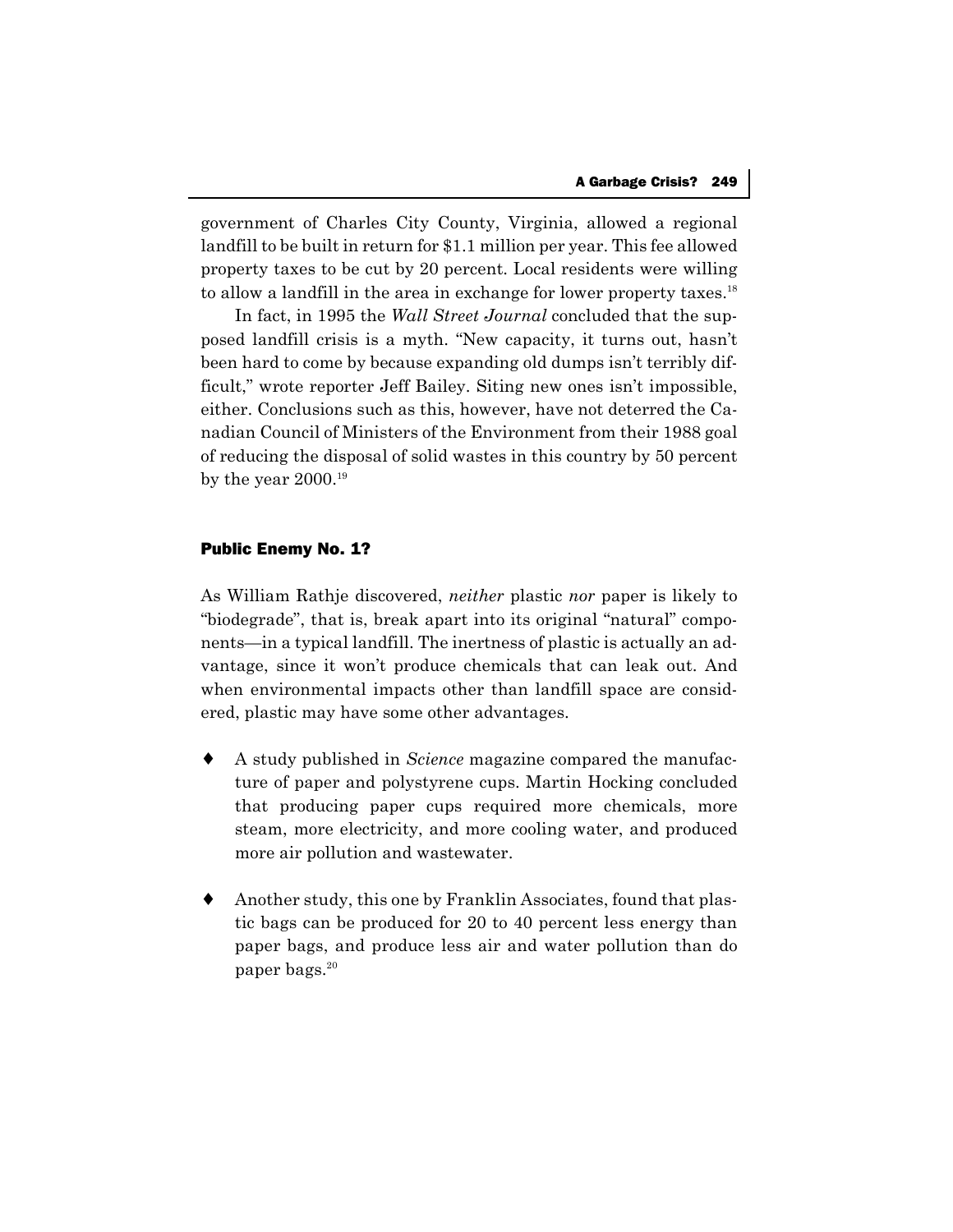#### 250 Facts, Not Fear

Although textbooks criticize polystyrene because it does not "biodegrade," it gained its status as a "public enemy" because some foamed polystyrene products were formerly produced using CFCs (chlorofluorocarbons). These chemicals may be depleting the ozone layer, as discussed in Chapter 14, but polystyrene is no longer made with  $CFCs<sup>21</sup>$  although some substitutes (HCFCs) still may have a depleting effect. Rather than praise this development, many activists shifted to criticizing polystyrene because it fills up landfills.

# Mountains of Waste

A major theme of environmental texts is that Canadians are wasteful. Discussions of solid waste elaborate on this theme.

- Textbooks typically state that Canadians produce about 400 kilograms of household garbage per person per year. $^{22}$
- ♦ The *Green Team* told a grade seven class that "the average Canadian produces about eighty cans of garbage a year . . . someone from the States, about sixty, someone from Africa, about five. So there's some big differences there."23
- Save the Earth: An Action Handbook for Kids urges children to emulate students at Dartmouth College. They carried around a garbage bag for one week to put all the garbage they produced so they could see how much they personally created.<sup>24</sup>

Figures on waste seem to be mostly guesswork. William Rathje says he has seen estimates ranging from 2.9 to 8 pounds per person per day (1.3 to 3.6 kilograms). His own studies suggest that in some parts of the United States households produce less than three pounds of garbage per day.25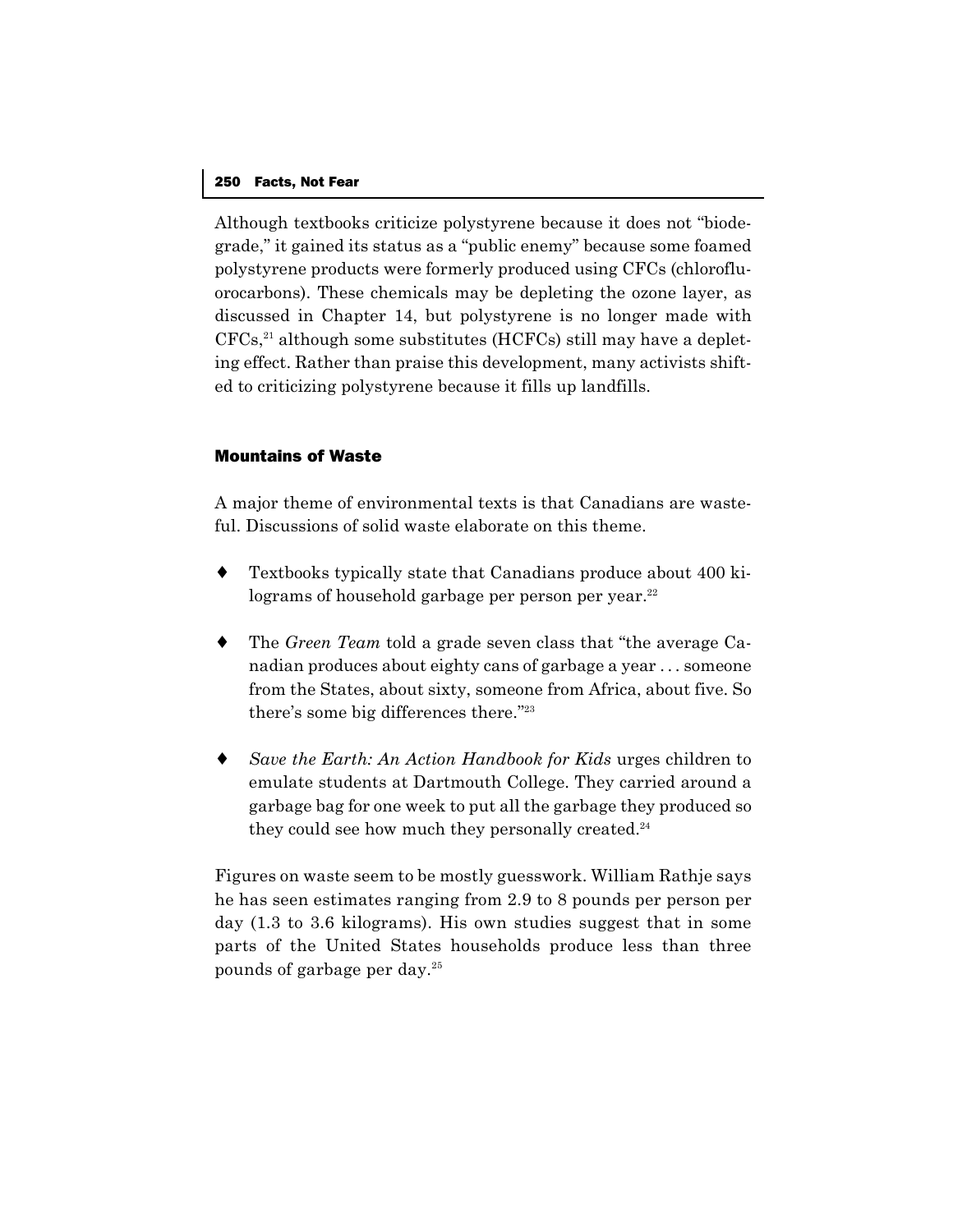Statistics Canada estimates that individual Canadians produce less than 1 kilogram of garbage per day. Comparisons between countries can prove difficult, however, as waste is defined and measured differently between countries, and even between measuring agencies. Lynn Scarlett, a researcher for the Reason Foundation, estimates that American households produce 3.2 pounds of garbage per day (1.45 kilos). One reason American figures may be higher than Japanese or European figures is that recycled products such as aluminum cans, newspapers, and glass are included in American solid waste figures, while Japanese and European statistics include only items that actually go to the dump.<sup>26</sup>

William Rathje actually measured garbage thrown out by households in the United States and Mexico (he wasn't digging into landfills in this experiment; he and his associates examined household garbage cans). He found that American households produce onethird less garbage than Mexican households. $27$ 

Why? Modern packaging actually reduces waste, he explains. When vegetables are bought frozen in cardboard boxes, very little is wasted. In contrast, in Mexican households, vegetables are more often bought raw, so rinds, husks, leaves, stems, and other material must be removed and discarded.28 (In North America, food processing companies often make animal feed and other products from these materials.)

### Talking to Your Children

Thanks to the pioneering work of Rathje and others, we know more about the composition of solid waste than we used to. Our texts should teach that each product has its environmental benefits and its environmental costs. While glass bottles, for example, can be reused, juice boxes take up far less space, especially when they are crushed. Furthermore, our texts should teach the lesson that good solid waste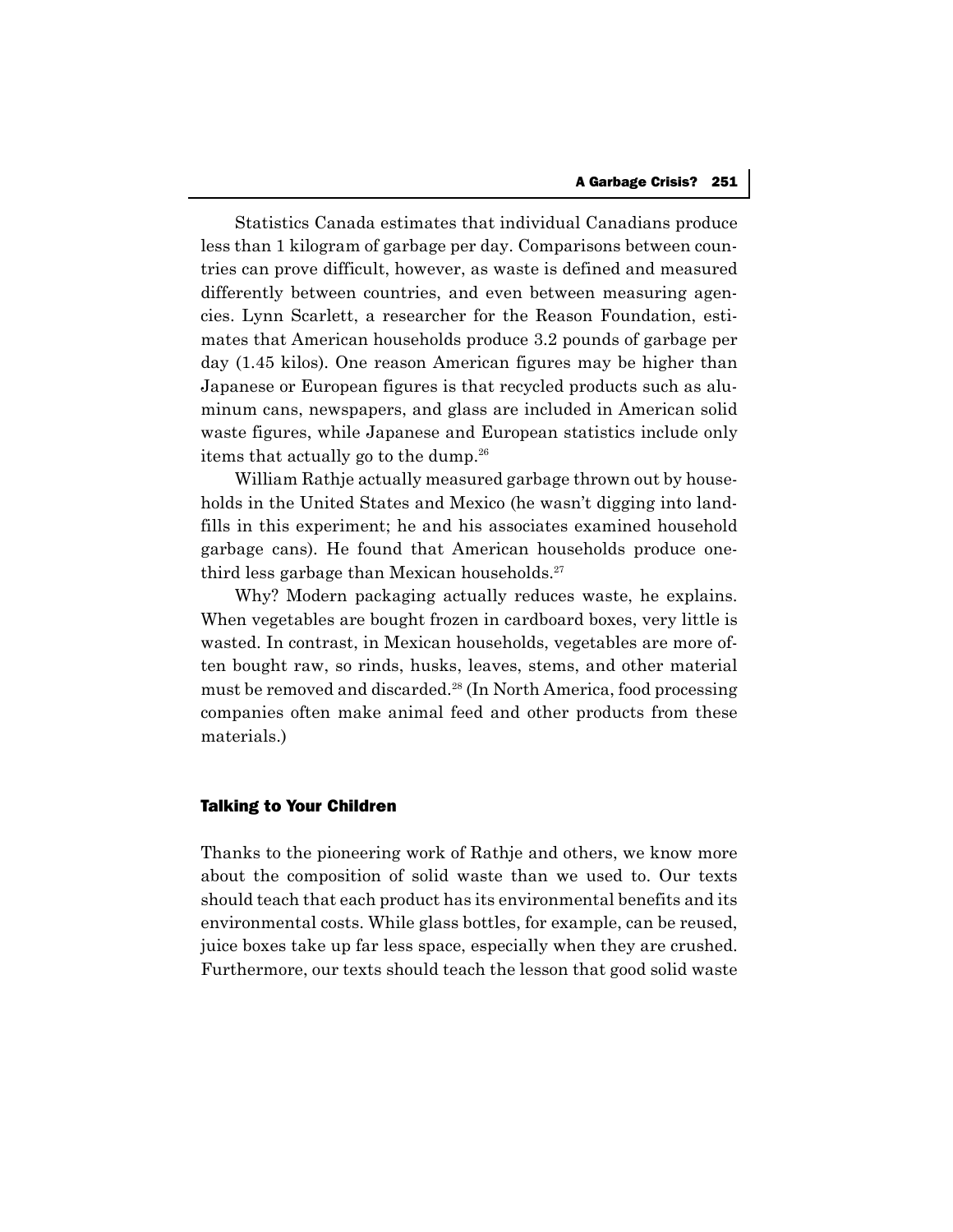management can minimize the environmental harm caused by any product. Now you can answer your children's questions.

Are we running out of landfill space?

No. While there may be a shortage of space in some places, it is likely to be temporary. The much-talked-about landfill shortage of the late 1980s has disappeared. Even though people don't want landfills "in their backyards," they may welcome them if the owners provide benefits such as lower property taxes.

Does plastic hurt a landfill?

No. Since it is inert, plastic isn't going to produce chemicals in a landfill that could leak out. And while it does not "biodegrade" or decompose, the fact is that hardly anything decomposes in a landfill because there is not enough oxygen and water to cause biodegradation.

Are Canadians too wasteful?

This is a question that each family should probably answer for itself. But claims that Canadians throw out far more than others are exaggerated.

# Activities for Parents and Children

The following activities may help your children think more carefully about solid waste.

# *Orange Juice: Fresh or Frozen?*

Packaging may not be as wasteful as your children think. With your children along, buy a can of frozen orange juice concentrate and some fresh oranges. Make the frozen orange juice according to the package instructions. Save all of the packaging from the frozen orange juice.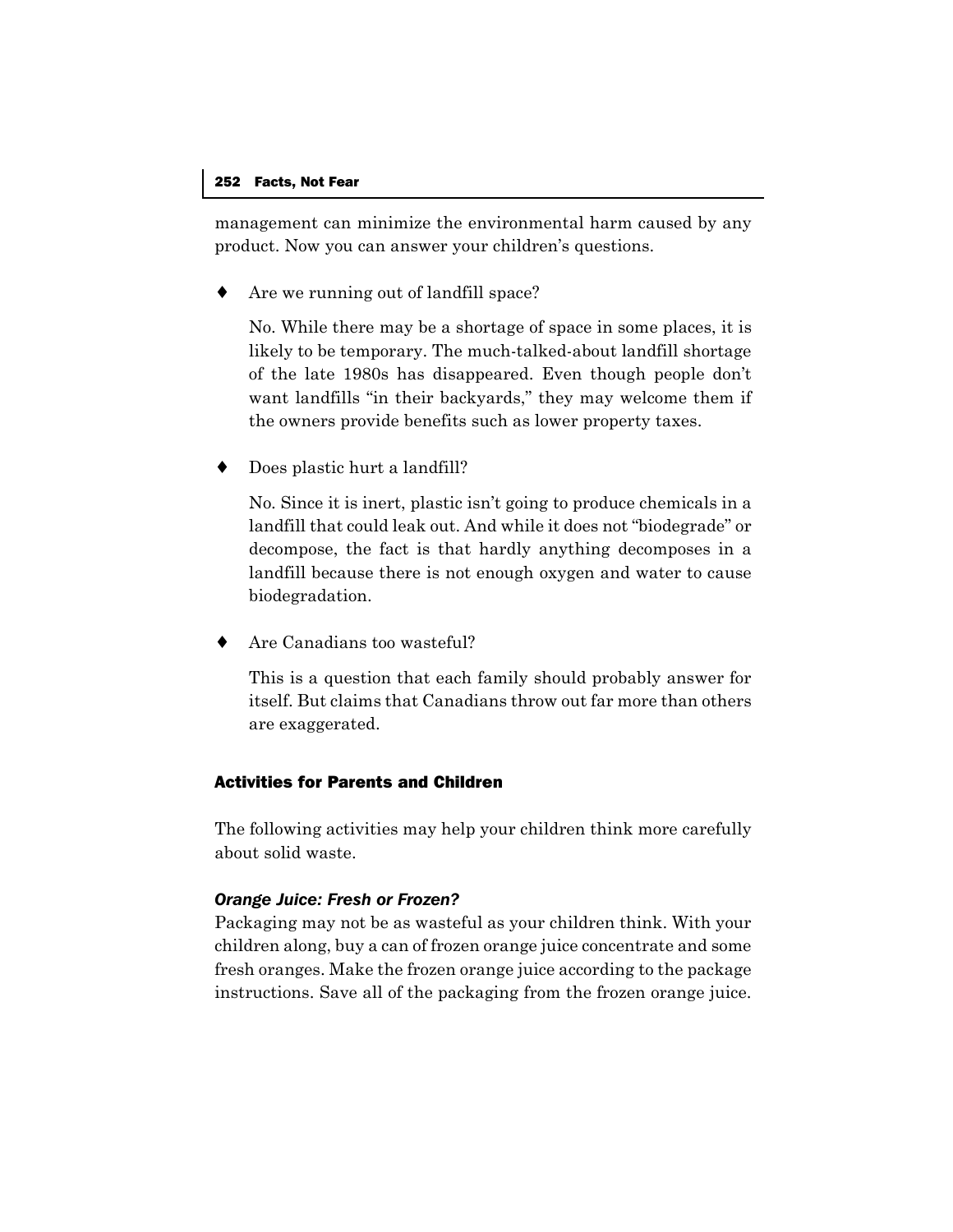Now make the same amount of juice from fresh oranges. Save all the orange rinds as you make the juice.

Weigh the squeezed orange peels and compare them with the weight of the empty orange juice container (or just look at the space they take up). Ask your children which form of packaging produces more waste that will go into the landfill.

Eight-year-old Devin made twenty-four ounces of fresh orange juice, and had twenty-eight ounces of empty orange rinds when he was through. When he made the same amount of juice from concentrate, the only waste was the empty can, which weighed one ounce.

Once the juice has been fresh-squeezed, ask your children what happens to the skin and pulp. Of course, unless you have a compost pile, it is thrown away. Tell your children how commercial juice producers use the pulp and skin for animal feed, orange extracts, and flavoring oils. In light of that re-use, which method of delivering orange juice is less wasteful?

### *Make Your Own Landfill*

Some books for children have an experiment that is supposed to show that some things, like food scraps, will decompose in a landfill and other things, like plastic, will not. These experiments are flawed because very little actually decomposes in a landfill. The essential elements for decomposition—air, high moisture levels, and microbes are missing from most landfills. The following experiment more accurately reflects what happens in a landfill.

♦ Get a small plastic food container or glass jar with an airtight lid. Select small quantities of the following: newspaper, foam plastic cup, food scraps (orange or potato peel), and a plastic bag. Make a list of these items and their condition. Pack these items into the container as tightly as possible and pack it as full as possible. The objective is to leave as little air in the container as you can.Then wrap the container in aluminum foil so that no light can get in. Leave the container tightly sealed for four to six weeks. After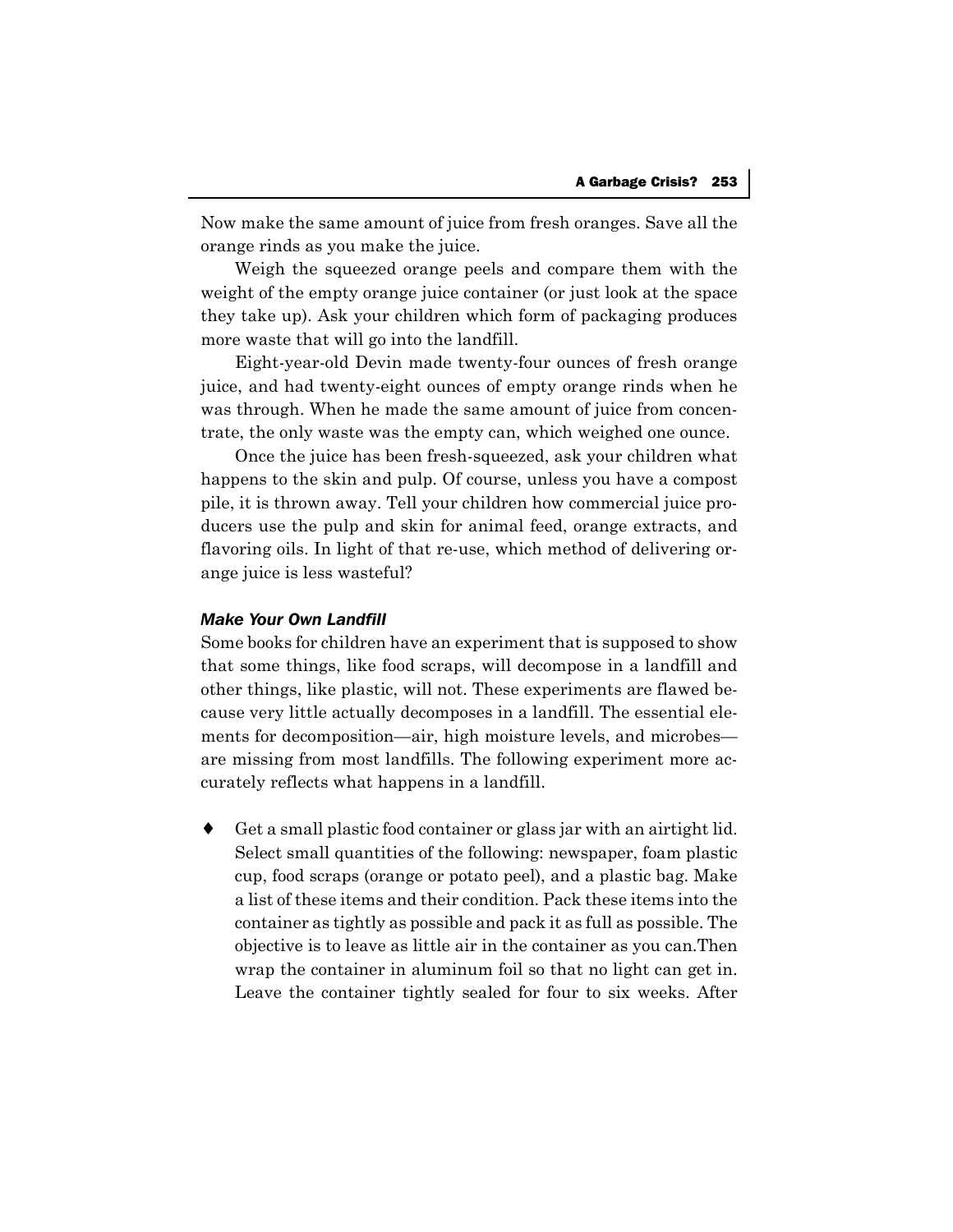that time, open the container and examine each item. Can your children read the newspaper? Even items that are considered "biodegradable" rarely degrade under landfill conditions.

### *A Short History of the Soda Can*

Most children do not understand or appreciate how competitive market forces often cause producers to reduce the amount of material they use in their packages. For example, plastic grocery bags were 70 percent thinner in 1989 than they were in 1976.<sup>29</sup> Here is another example, beverage cans.

In the 1960s, producers used steel to make beverage cans. They switched to lighter aluminum in the late 1960s and 1970s and since then have gradually reduced the amount of aluminum per can. Today, pop cans are extremely light. Show your children the graph below and discuss its implications.





Source: Canadian Soft Drink Association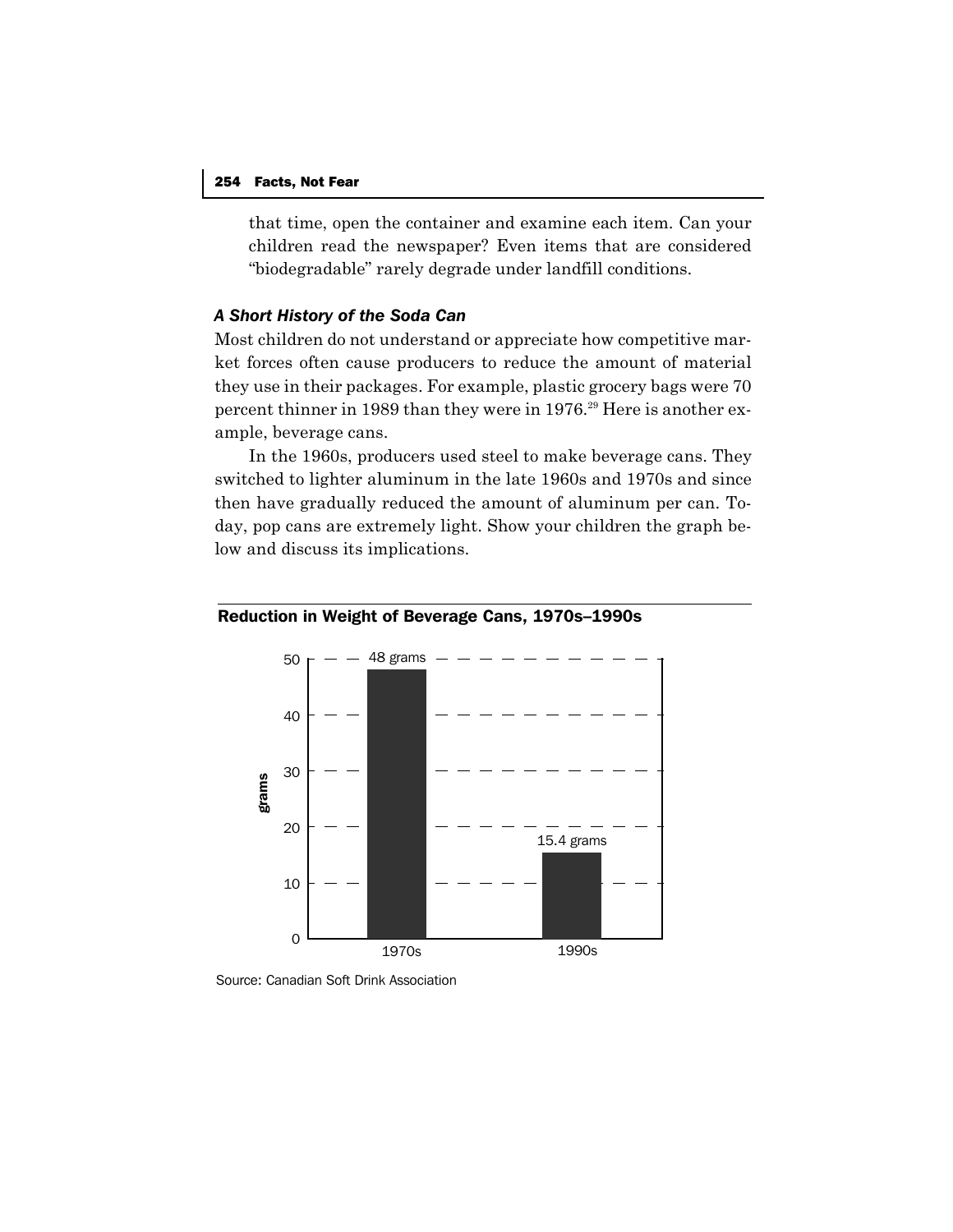#### Notes

- 1 Catherine Dee, ed., *Kid Heroes of the Environment* (Berkeley, CA: EarthWorks, 1991), 73–75.
- 2 Beth Savan, *Earthcycles and Ecosystems* (Toronto: Kids Can, 1991), 82.
- 3 Savan, 83.
- 4 Douglas A. Roberts, *Science Directions 9* (Edmonton: Arnold, 1991), 300.
- 5 Peter Beugger and Larry Yore, *Journeys in Science 5* (Toronto: Collier Macmillan, 1990), 57, 100.
- 6 Observation of the *Green Team* at Sir William Van Horne Elementary in Vancouver, BC, June 18, 1997.
- 7 Roberts, 148–149.
- 8 William Rathje and Cullen Murphy, *Rubbish! The Archaeology of Garbage* (New York: HarperCollins, 1992), 16.
- 9 Rathje and Murphy, 97.
- 10 Rathje and Murphy, 98.
- 11 Rathje and Murphy, 162.
- 12 Rathje and Murphy, 101.
- 13 Rathje and Murphy, 103, 104, 106.
- 14 Personal conversation with William Rathje, July 1996.
- 15 Lynn Scarlett, "A Consumer's Guide to Environmental Myths and Realities," Policy Report #99, National Center for Policy Analysis, Dallas, TX, September 1991, 3, quoting Clark Wiseman.
- 16 Judy Quan, *Everett Crowley Park: Paradise Reclaimed* (Vancouver: The Evergreen Foundation, 1997).
- 17 Patrick Luciani, *Economic Myths: Making Sense of Canadian Policy Issues* (Don Mills, ON: Addison-Wesley Publishers, 1996), 156.
- 18 Scarlett, 37.
- 19 National Roundtable on the Environment and the Economy, *The National Waste Reduction Handbook* (Ottawa: 1991), 6.